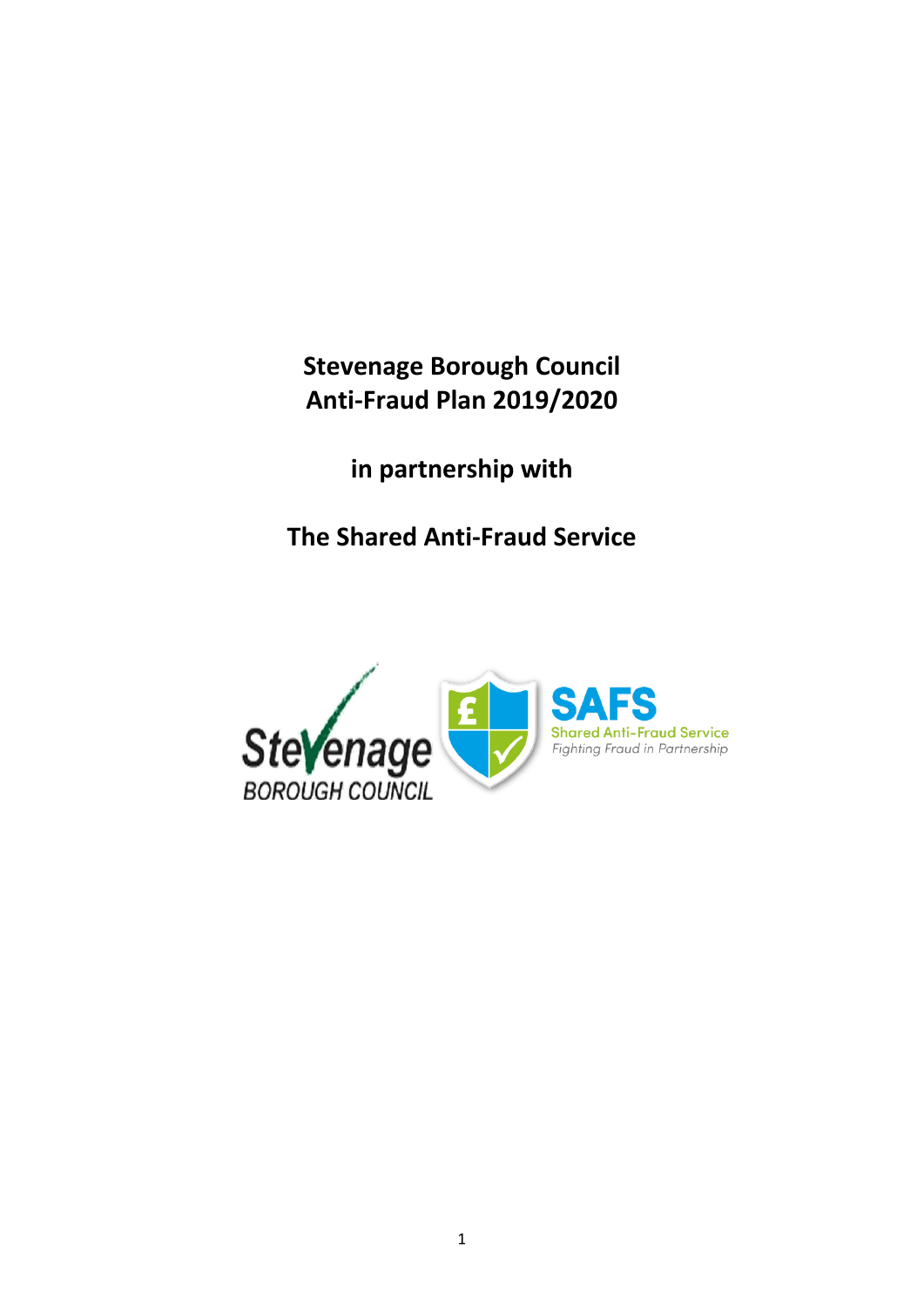| <b>Contents</b>                                            | Page No. |
|------------------------------------------------------------|----------|
| Introduction                                               | 2.       |
| The National Context                                       | 3.       |
| SAFS Resources for 2019/2020                               | 4.       |
| <b>SAFS Standards of Service</b>                           | 5.       |
| Stevenage Borough Council Anti-Fraud Action Plan 2019/2020 | 6.       |
| SAFS KPIs for 2019/2020                                    | 7.       |

#### **Introduction**

This plan supports the Councils Anti-Fraud and Corruption Strategy by ensuring that Stevenage Borough Council, working in partnership with the Hertfordshire Shared Anti-Fraud Service and others, has in place effective resources and controls to prevent and deter fraud as well as investigate those matters that do arise.

The Policy states that the Council;

- **is opposed to fraud and corruption,**
- **recognises the need for staff and Members to support the policy,**
- **expects Members and staff to adhere to the highest standards of honesty and integrity,**
- **that Members and staff will act in accordance with legal requirements and Council procedures,**
- **that individuals and organisations that deal with the Council to meet the same standards.**

This plan includes objectives and key performance indicators that support the Strategy and meet the best practice guidance/directives from central government department such as Ministry for Housing Communities and Local Government and other bodies such as National Audit Office and the Chartered Institute for Public Finance and Accountancy.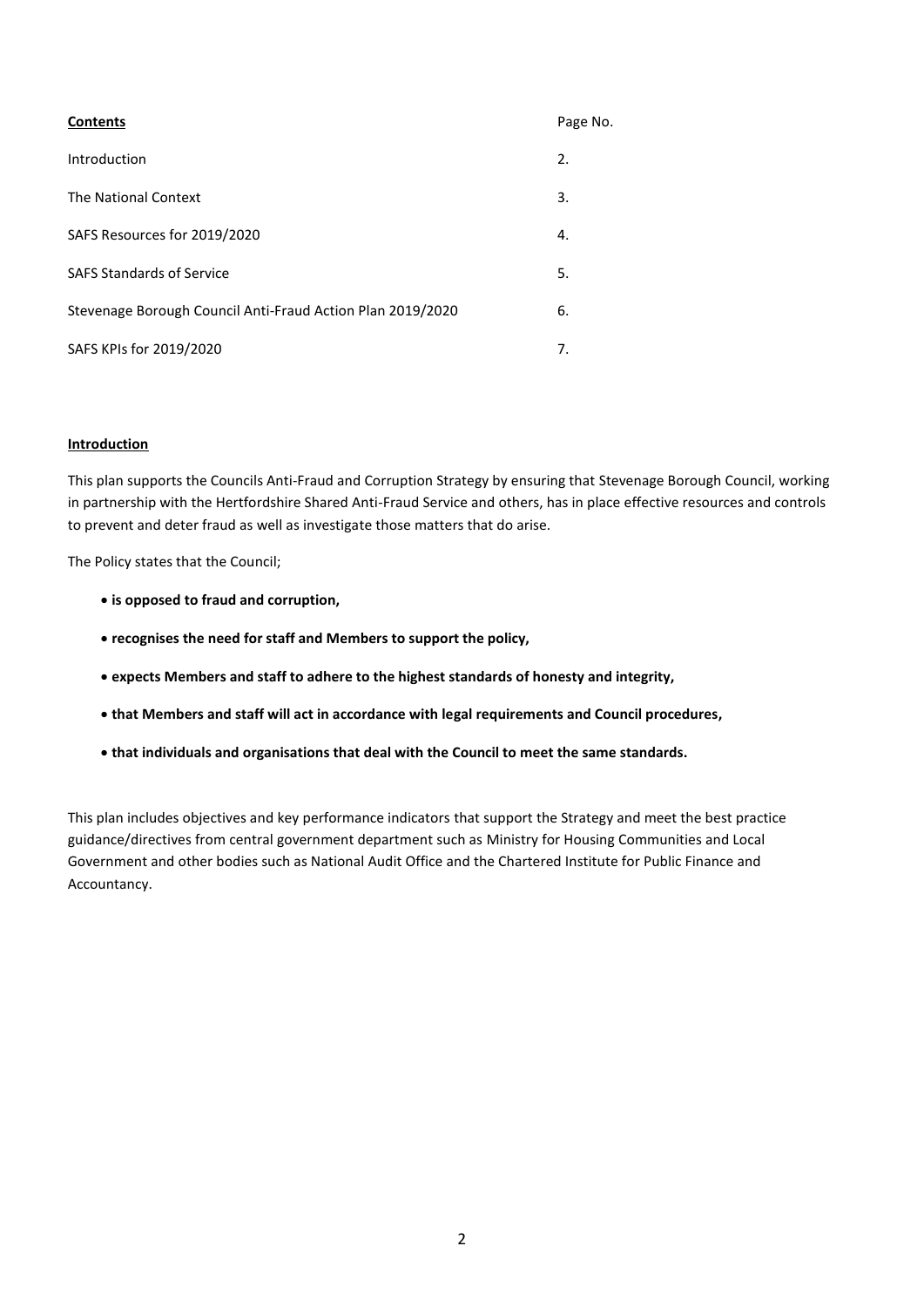## **National Context.**

In 2013 the National Fraud Authority stated that the scale of fraud against local government is large, but difficult to quantify with precision. Since 2013 a number of reports have been published by various organisations including CIPFA, NAO and MHCLG stating that the threat of fraud against local government is both real, causes substantial loss and that fraud should be prevented where possible and pursued where it occurs.

In its 2015 publication *Code of practice on managing the risk of fraud and corruption* CIPFA highlighted the five principles for public bodies to embed effective standards for countering fraud and corruption in their organisations. These principles support good governance and demonstrate effective financial stewardship and strong public financial management

The five key principles of the code are to:

- Acknowledge the responsibility of the governing body for countering fraud and corruption
- Identify the fraud and corruption risks
- Develop an appropriate counter fraud and corruption strategy
- Provide resources to implement the strategy
- Take action in response to fraud and corruption.

The CIPFA *Local Government Counter Fraud and Corruption Strategy (2016-2019)* included a summary of reported fraud losses across councils in England totalling £307m per annum but that hidden and unreported fraud risks could exceed £2bn each year. The strategic response for local government to respond to the threat of fraud threats provides three key principles **'Acknowledge/Prevent/Pursue'**. The strategy was supported by Department for Communities and Local Government, the Local Government Association and Fighting Fraud Locally Board.

In addition, local authorities can ensure that their counter fraud response is comprehensive and effective by considering their performance against each of the six themes (6C's) identified in the CIPFA Strategy:

- Culture creating a culture in which beating fraud and corruption is part of daily business,
- Capability ensuring that the range of counter fraud measures deployed is appropriate to the range of fraud risks,
- Capacity deploying the right level of resources to deal with the level of fraud risk,
- Competence having the right skills and standards,
- Communication raising awareness, deterring fraudsters, sharing information, celebrating successes

 Collaboration - working together across internal and external boundaries: with colleagues, with other local authorities, and with other agencies; sharing resources, skills and learning, good practice and innovation, and information

The Annual Fraud Indicator (AFI) 2017 (published in partnership by Crowe Clark Whitehill, Portsmouth University and Experian) attempts to identify the cost of fraud to the UK economy. The AFI estimated fraud losses for local government as follows.

- Total loss across local government £7.8bn
- Tenancy Fraud- £1.8bn
- Procurement Fraud £4.4bn
- Payroll Fraud £1bn
- Other £.6bn

The AFI does not include housing benefit fraud or council tax fraud as a loss to local government but estimates the loss of these combined at around £1.1bn.

What is clear is that every pound lost to fraud from the public purse is a pound lost from essential front line services. The Councils Anti-Fraud Plan 2019/2020 is based on the principles of 'Acknowledge/ Prevent/ Pursue' and the 6 C's to ensure the Council is adequately protected from fraud risk and where fraud does occur there are plans to manage, mitigate, recover any losses.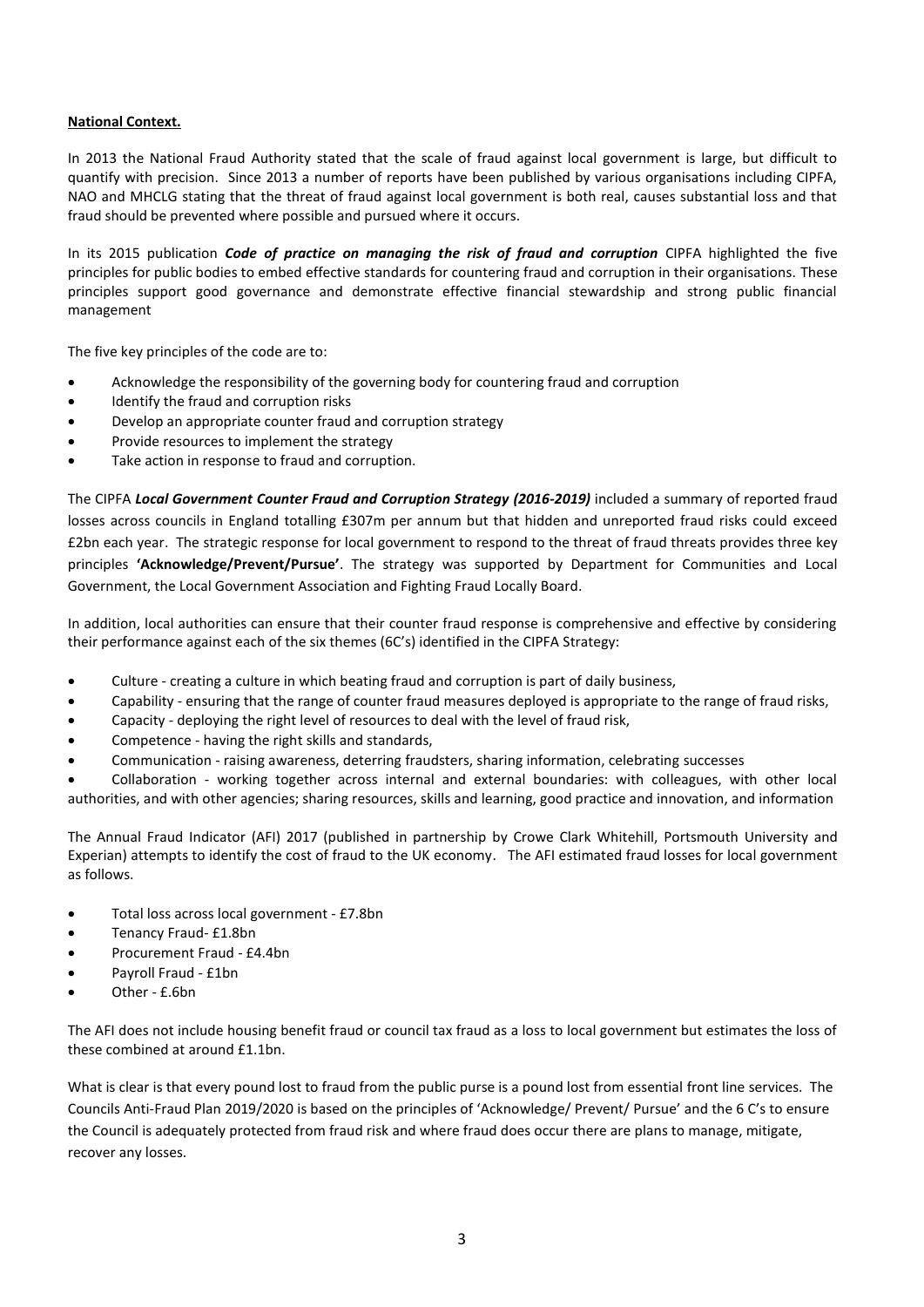#### **SAFS Resources 2019/2020**

#### **Anti-Fraud Arrangements**

Stevenage Borough Council is a founding Partner in the Hertfordshire Shared Anti-Fraud Service (SAFS) and this service has provided the majority of the anti-fraud arrangements for the Council since April 2015.

SAFS is a Partnership where each organisation pays an annual fee for Hertfordshire County Council to provide a contracted service across the whole Partnership. SAFS, as a service, has a number of key objectives developed by its Management Board (the Board) and every Partner has one seat on the Board. For Stevenage Borough Council the Assistant Director- Finance & Estates is the Board representative.

Although SAFS provides much of the Councils proactive, reactive and operational counter fraud work Council officers are responsible for ensuring the policies, procedures, training and appropriate resources are in place to protect the Council from fraud, corruption and bribery.

## **Budget**

In September 2018 the SAFS Board accepted a report from the SAFS Manager to increase the fees for all Partners. The Board also received assurance from financial modelling that the service would be sustainable, in its current form, for the next three years. There has been no previous increase in fees since 2015.

The Board agreed that the annual fee for all Partners would increase by 2% per annum to 2022 to be reviewed further at that time and that fees for Stevenage Borough Council will increase from £100,000 + VAT (2018/19) to £102,000 + VAT (2019/20).

## **Staffing**

The full complement of SAFS in 2019/20 will be 17.6 FTE's; 1 Manager, 2 Assistant Managers, 10 Investigators, 3 Intelligence Officers. The Team is also supported by 1 FTE Data-Analyst and .6 FTE Accredited Financial Investigator both posts funded from SAFS Budgets.

Stevenage Borough Council will have access to 1 FTE Investigator, access to intelligence functions of the service, all datamatching services being offered through the SAFS Data-Hub and Herts *FraudHub* hosted by the Cabinet Officer and can call on SAFS management for liaison & management meetings and three Audit Committees reports per annum. SAFS also have access to specialist IT forensics, covert surveillance and national counter fraud intelligence services provided via third parties.

SAFS will also support the Tenancy Fraud Investigator employed by the Council, providing access to systems, intelligence and management support for investigations.

SAFS will provide fraud awareness training for Council staff and be available during normal office hours to provide general advice or guidance to officers on emerging fraud threats or those matters requiring an immediate response.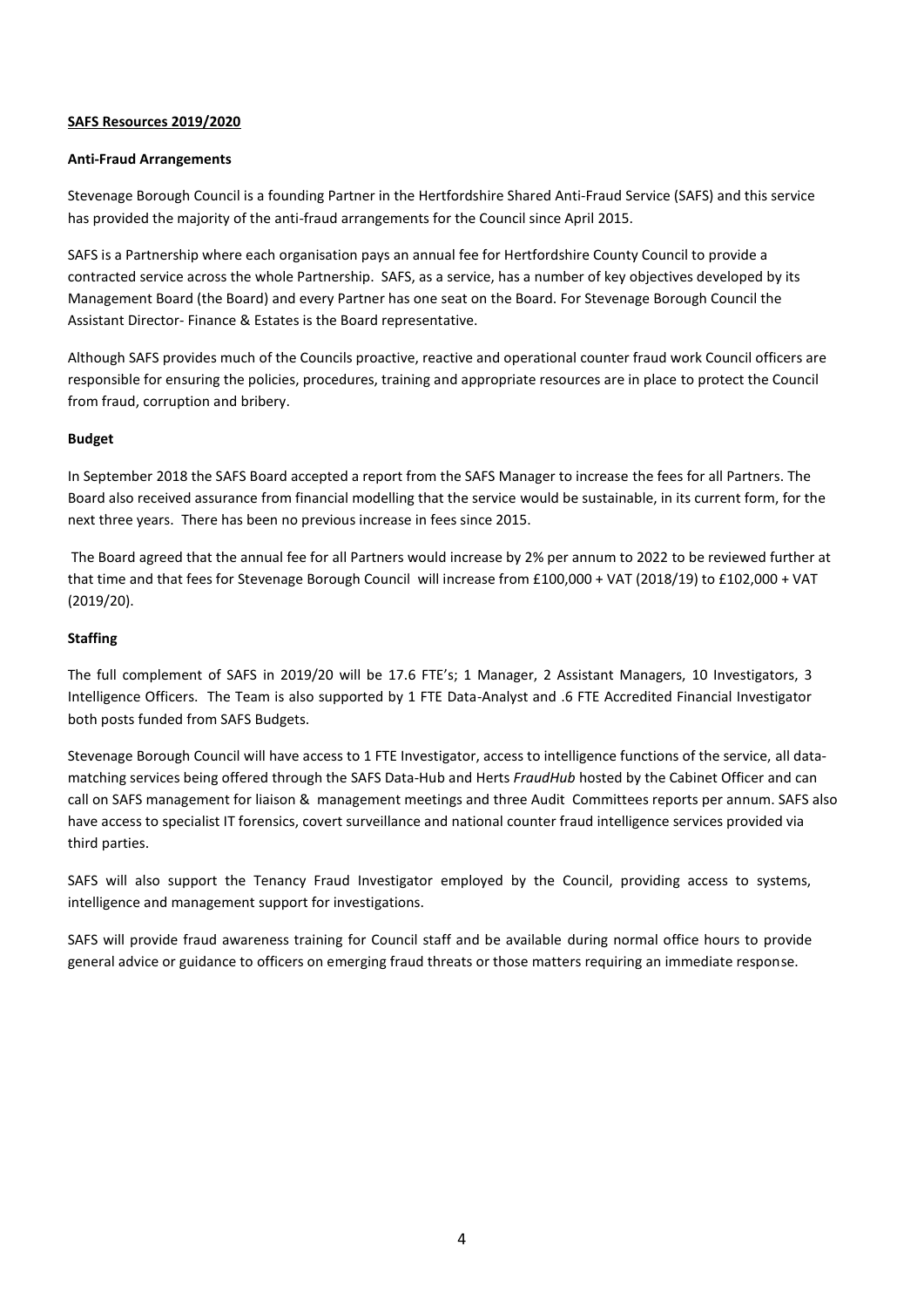## **SAFS - Standards of Service.**

SAFS will provide Stevenage Borough Council with the following fraud prevention and investigation services as part of the contracted anti-fraud function.

- 1. Access to a managed fraud hotline and webpage for public reporting.
- 2. Process and document for SAFS Partner staff to report suspected fraud to SAFS.
- 3. Training in: Fraud Awareness (management/staff/members), Fraud Prevention, Identity Fraud and Prevention.
- 4. Assistance in the design/review of Council policies, processes and documents to deter/prevent fraud.
- 5. SAFS will design shared/common anti-fraud strategies and policies or templates which can be adopted by the Council.
- 6. SAFS will provide a proactive data-matching solution (NFI- Herts *FruadHub*) to assist in the early identification of fraud and fraud prevention
	- The FraudHub will be funded by the Council
	- The FraudHub will be secure and accessible only by nominated SAFS and Council Staff.
	- Data will be collected and loaded in a secure manner.
	- SAFS will design and maintain a data-sharing protocol for all SAFS Partners to review and agree annually. The protocol will clearly outline security provisions and include a Privacy Impact Assessment.
	- SAFS will work with nominated officers in the Council to access data-sets to load into the data-warehouse and determine the frequency of these.
	- SAFS will work with Council officers to determine the most appropriate data-matching for each of them and the frequency of such data-matching.
- 7. All SAFS Staff will be qualified, trained and/or accredited to undertake their duties lawfully.
- 8. All SAFS investigations will comply with legislation including DPA, GDPR, PACE, CPIA, HRA, RIPA\* and all relevant policies of the Council.
- 9. Reactive fraud investigations.
	- All reported fraud will be actioned by SAFS within 5 days, on average.
	- Any high profile, high value, high risk cases or matters reported by senior managers will receive a response within 2 working days of receipt
	- All cases reported to SAFS will be reviewed within 5 days of receipt and decision made on immediate action including selection of cases for further review, no action, investigation or referral to  $3^{rd}$  parties including police, DWP, Action Fraud.
	- The Council will be informed of all reported fraud affecting its services.
	- SAFS will allocate an officer to each cases selected investigation.
	- SAFS officers will liaise with nominated officers at the Council to access data/systems/office accommodation required to undertake their investigations.
	- SAFS officers will provide updates on cases and a report with summary of facts and supporting evidence on conclusion of the investigation for the Council to review and make any decisions.
	- Where a decision indicates an offence SAFS will draft a report for the nominated officers of the Council to make a decision on any further sanctions/prosecutions.
- 10. Where sanctions, penalties or prosecutions are sought SAFS will work with the Council to determine the appropriate disposal based on the Code for Crown Prosecutors and the Council's published policies.
- 11. SAFS will provide Alerts to the Council, of suspected fraud trends or reports/guidance from government and public organisations that are relevant to fraud.
- 12. SAFS will provide reports to senior management on the progress with delivery of this Plan and any other relevant activity planned or otherwise.
- 13. SAFS will provide reports through the SAFS Board and to the Council's Audit Committee as agreed in the SAFS Partnership Contract.

\**Data Protection Act , General Data Protection Regulation, Police and Criminal Evidence Act, Criminal Procedures and Investigations Act, Human Rights Act, Regulation of Investigatory Powers Act, Investigatory Powers Act.*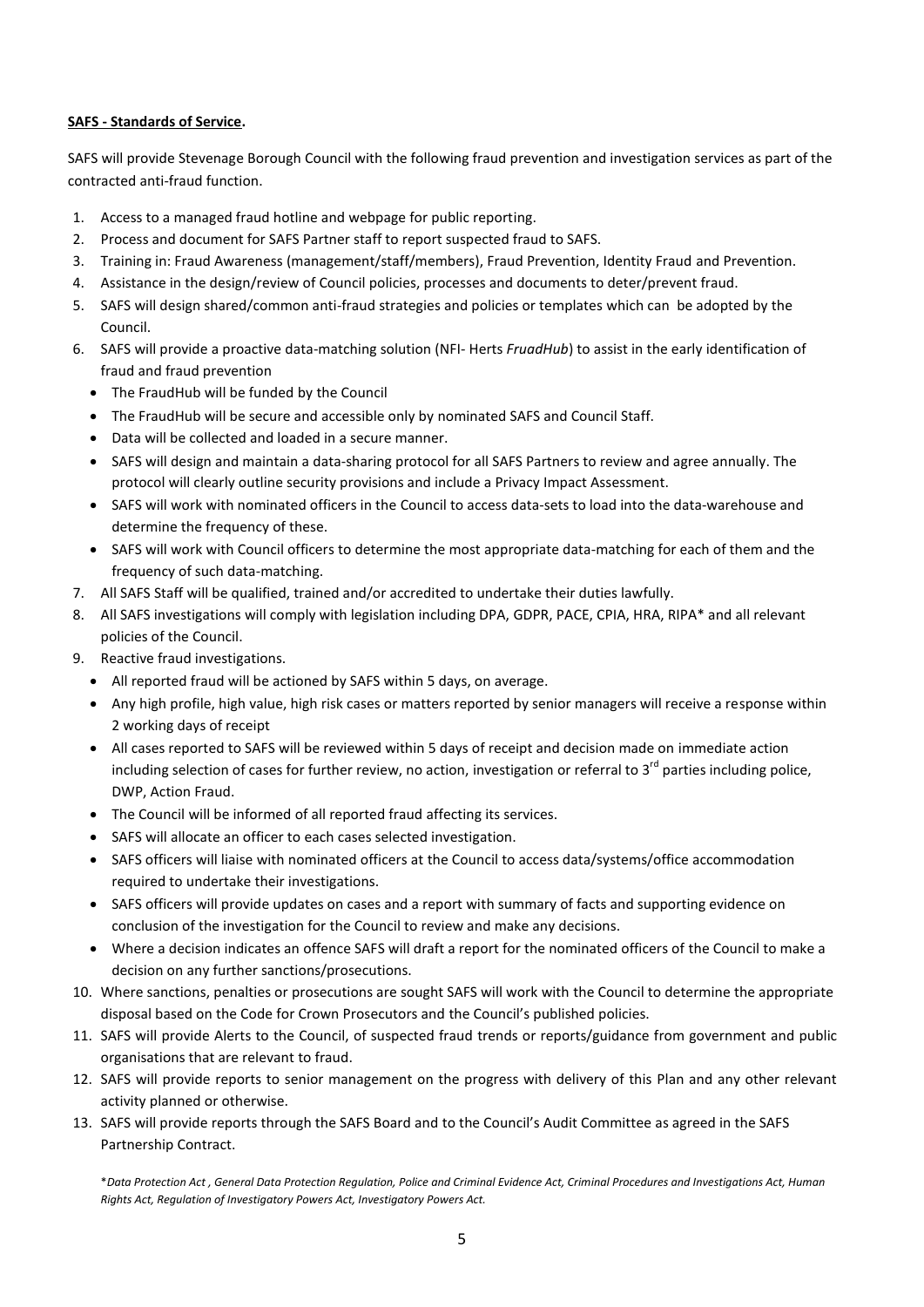

*Monitoring Officer is Service Director- Head of Shared Legal Service*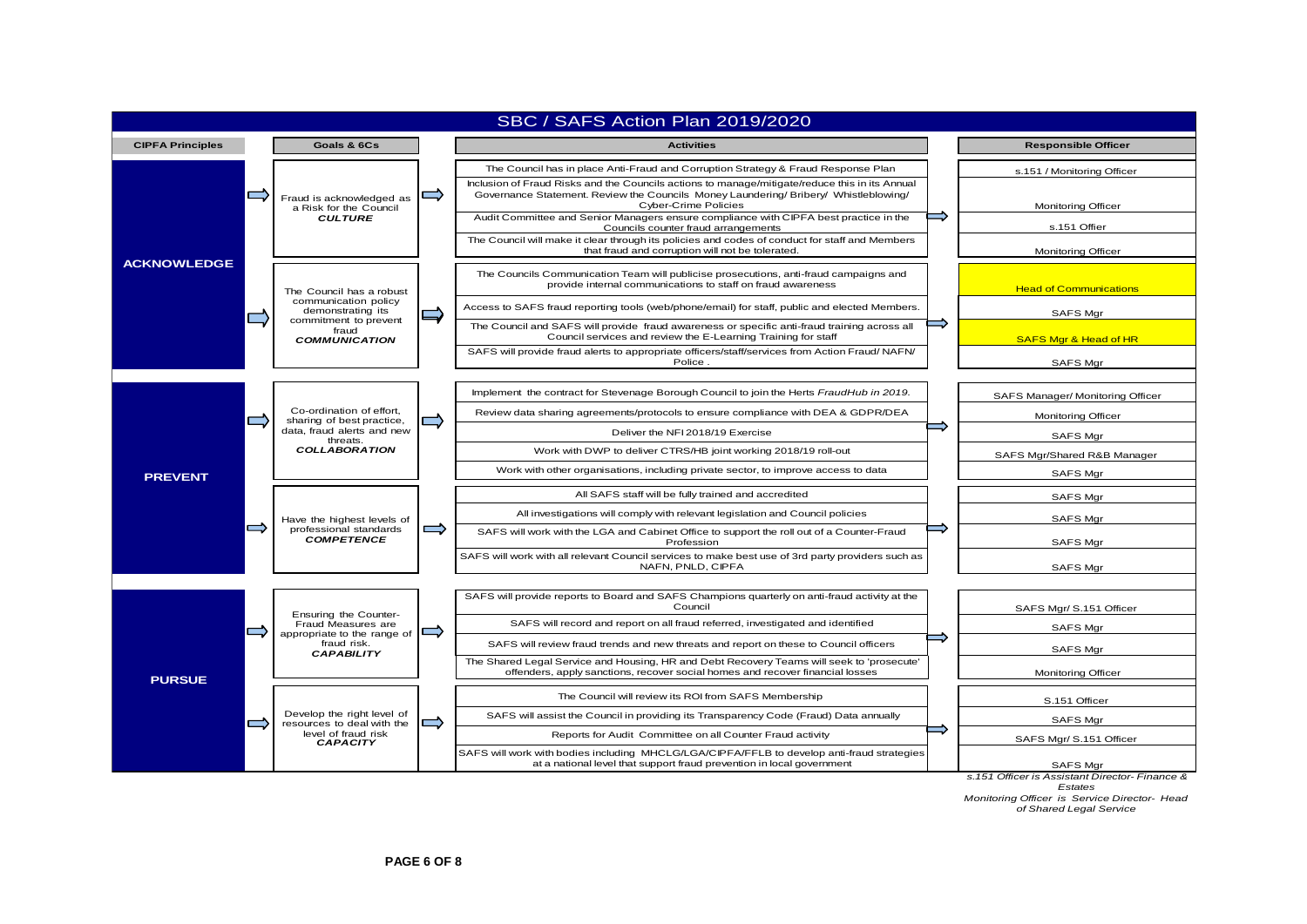# **SAFS KPIs 2019/2020**

| <b>KPI</b>     | <b>Measure</b>                                                                  | <b>Target</b><br>2019/2020                                                                                                                                                                                                                        | <b>Target</b><br>2018/2019               | <b>Reason for KPI</b>                                                                                                                                                                                          |
|----------------|---------------------------------------------------------------------------------|---------------------------------------------------------------------------------------------------------------------------------------------------------------------------------------------------------------------------------------------------|------------------------------------------|----------------------------------------------------------------------------------------------------------------------------------------------------------------------------------------------------------------|
| $\mathbf{1}$   | Return on investment from<br>SAFS Partnership.                                  | Demonstrate, via SAFS Board, that the Council is receiving a<br>financial return on investment from membership of SAFS and<br>that this equates to its financial contribution.                                                                    | New Target                               | Transparent evidence to Senior<br>Management that the Council is<br>receiving a service matching its<br>contribution.                                                                                          |
| $\overline{2}$ | Provide an investigation<br>service.                                            | A. 1 FTE on call at Stevenage Borough Council.<br>(Supported by SAFS Intel/ AFI/Management).<br>B. 3 Reports to Audit Committee.<br>C. SAFS Attendance at Corporate Governance Groups.                                                            | A. 1 FTE<br>B. 2 Report<br>C. New        | Ensure ongoing effectiveness and<br>resilience of the Councils anti-fraud<br>arrangements.                                                                                                                     |
| 3              | Action on reported fraud.                                                       | All urgent/ high risk cases 2 Days.<br>А.<br>All other cases 5 Days on Average.<br>Β.<br>Provide compliance for 'Joint Working' with DWP/FES<br>C.                                                                                                | New Target                               | Ensure that all cases of reported fraud<br>are triaged within agreed timescales.                                                                                                                               |
| 4              | Added value of SAFS<br>membership.                                              | Membership of NAFN<br>А.<br>Membership of CIPFA Counter Fraud Centre<br>В.<br>Access to NAFN for relevant Council Staff<br>C.<br>5 Fraud training events for staff/Members in year.<br>D.<br>Е.<br>Support for in-house TF Investigation Staff.   | New Target                               | Deliver additional services that will assist<br>in the Council in preventing fraud across<br>all services and in the recovery of fraud<br>losses.                                                              |
| 5              | Allegations of fraud received.<br>&<br>Success rates for cases<br>investigated. | 100 - Fraud referrals from all sources to SAFS<br>А.<br>60% of cases investigated and closed in year proved.<br>Β.<br>12 Social homes secured from sub-letting or other<br>C.<br>unlawful tenancy breaches.<br>D. 100% Review of RTB Application. | A. 100 Refs<br>B. 60%<br>C. 12<br>D. New | This target will measure the<br>effectiveness of the service in promoting<br>the reporting of fraud by staff and<br>public,<br>&<br>measure the effectiveness in identifying<br>cases worthy of investigation. |
| 6              | Making better use of data to<br>prevent/identify fraud.                         | A. Implement the Herts FraudHub for SBC.<br>B. Complete NFI 2018/2019 Reports.                                                                                                                                                                    | New Target                               | Build a Hub that will allow the Council to<br>access and share data to assist in the<br>prevention/detection of fraud.                                                                                         |